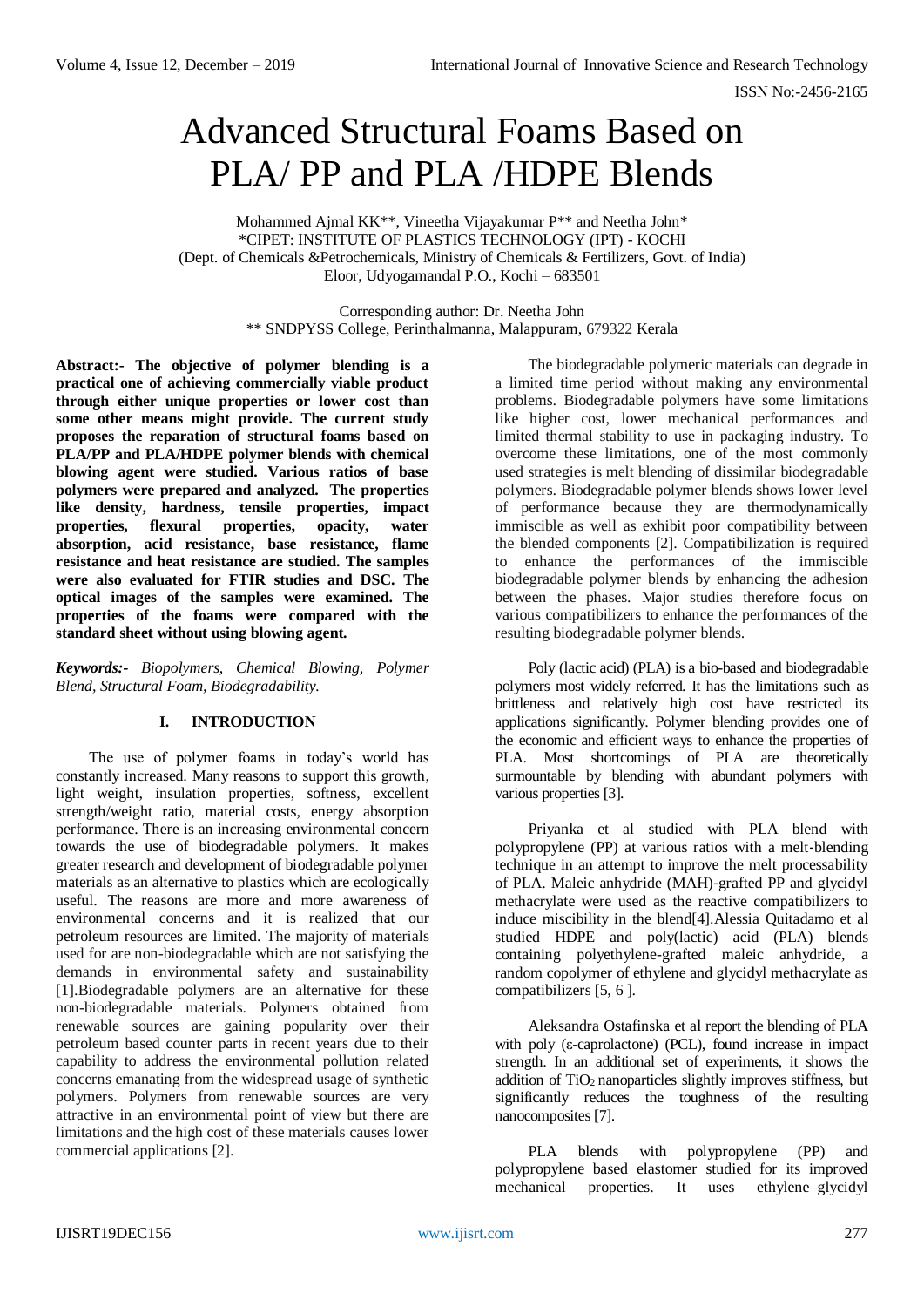methacrylate–methyl acrylate terpolymer as compatibilizer through a coupling reaction at the end groups of PLA by Yuewen Xu et al. Graft copolymers formed enhanced the adhesion between PLA and polyolefin phases and lowered the interfacial tension [8].Fateme Pashaei Soorbaghi tried blends of poly lactic acid with polypropylene in a combination by adding different amounts of graphene on morphology and their electrical properties were investigated [9].

To overcome the poor toughness of PC/PLA blends due to the intrinsic properties of materials and poor compatibility, thermoplastic urethane (TPU) Yueyun Zhou was added to PC/PLA blends as a toughened; catalyst di-nbutyl in oxide (DBTO) was also added for catalyzing transesterification of components in order to modify the compatibility of blends [10].

The current work proposes the use of PLA/PP and PLA /HDPE blend matrices for making cellular structure which got wide range of applications. Foams save weight of the product and increase the stiffness. It also gives higher insulation properties. Various types of blends were prepared with chemical blowing agents and all the properties were examined.

## **II. EXPERIMENTAL**

## **Materials Used:**

Poly (lactic acid) pellets (INGEO 3052D) of make Nature works LLC, (Minnetonka MN, USA). Reliance PVC, K-57 SUSPENSION GRADE 57-01.

HDPE (M60075) and PP (H050MN) are moulding grades of Reliance industries.

Sodium bicarbonate and citric acid,  $CaCO<sub>3</sub>$ , TiO<sub>2</sub> are laboratory grade supplied by NICE chemicals.

| <b>MATERIALS</b> , gms | <b>P1</b> | <b>P2</b> | P <sub>3</sub>           | Cр | H1 | H <sub>2</sub> | H <sub>3</sub> | UН   |
|------------------------|-----------|-----------|--------------------------|----|----|----------------|----------------|------|
|                        |           |           |                          |    |    |                |                |      |
| <b>PLA</b>             | າ<<br>لدك | 50        | $\overline{\phantom{a}}$ | 50 | 25 | 50             | 75             | 50   |
| PP                     | 75        | 50        | 25                       | 50 |    | 50             | 25             | 50   |
| $NaHCO3 +CITRIC$       |           |           |                          |    |    |                |                |      |
| <b>ACID</b>            |           |           |                          |    |    |                |                |      |
| <b>PVC</b>             | 10        | 10        | 10                       | 10 | 10 | 10             | 10             | l () |
| TiO <sub>2</sub>       |           |           |                          |    |    |                |                |      |
| CaCO                   | 50        | 50        | 50                       | 50 | 50 | 50             | 50             | 50   |

Table 1:- Formulations of PLA/ PP and PLA/HDPE blends

## **Cp: Control formulation without blowing agent PP based and CH control formulation without blowing agent HDPE based (50/50 ratio of two base polymers)**

Table 1 shows the formulations for the compounds prepared from PLA/PP and PLA/HDPE. PLA gives the component better biodegradability compared to PP or HDPE. As of now PLA is more costly and brittle in nature. Therefore blends are tried to overcome the shortcomings. The role of HDPE and PP are as matrices to support the cellular structure. The polyolefin's are light weight and easily processable also reasonable cost. Calcium carbonate was added which act as filler to reduce cost make more dimensional stable. Titanium dioxide act as nucleating agent for the cellular structure formation, and PVC for getting the flame retardancy were added. Mixing was done as per the formulations given in table 1 in two roll mill by setting the nip gap at 1mm. The foams are proposed to use in structural components, sound insulation, and heat insulation and also to make the product light weight. This process was carried out with constant temperature  $170^0C$ . Blowing agent combo sodium bicarbonate and citric acid was added after five minutes and mixed well. This process was carried out with a temperature of  $180^0C$  to get a homogeneous mixture.

This processed mixture was then passed through two roll mill. This mixture was placed on the mould. This mould was coated with releasing agents for the ease

removal and to avoid sticking of the product onto the mould. This process was carried by setting the timer for 30 minutes and temperature at  $180^{\circ}$ C in a semi automatic machine. In a fully automatic machine the product can be made with 5 min time. The product was cooled down using water system. This cooled product was taken out from the mould cleaned by removing flashes. Structural foam prepared as flat sheets from the compression moulding machine.

# **Testing and characterization**

Various test specimens were prepared and tested for the mechanical, thermal and surface properties, as per standards. Density of the PLA/ PP blend based structural foams was determined by density balance. Density balances decide the density in liquid and air material as per the buoyancy method.

Durometer hardness (shore hardness) test was based on penetration of a specified indentor onto the surface of the object. Durometer hardness test was used for measuring the relative hardness of soft materials. Tensile properties and Flexural properties of composite samples were measured using universal testing machine (SHIMADZU, JAPAN) according to ASTM D 638-08 and ASTM D 790 respectively. The load capacity was 50 KN and cross-head speed was 100mm/min using gauge length of 115 mm. For bending tests, cross-head speed was 2.5 mm/min and span distance was 96 mm.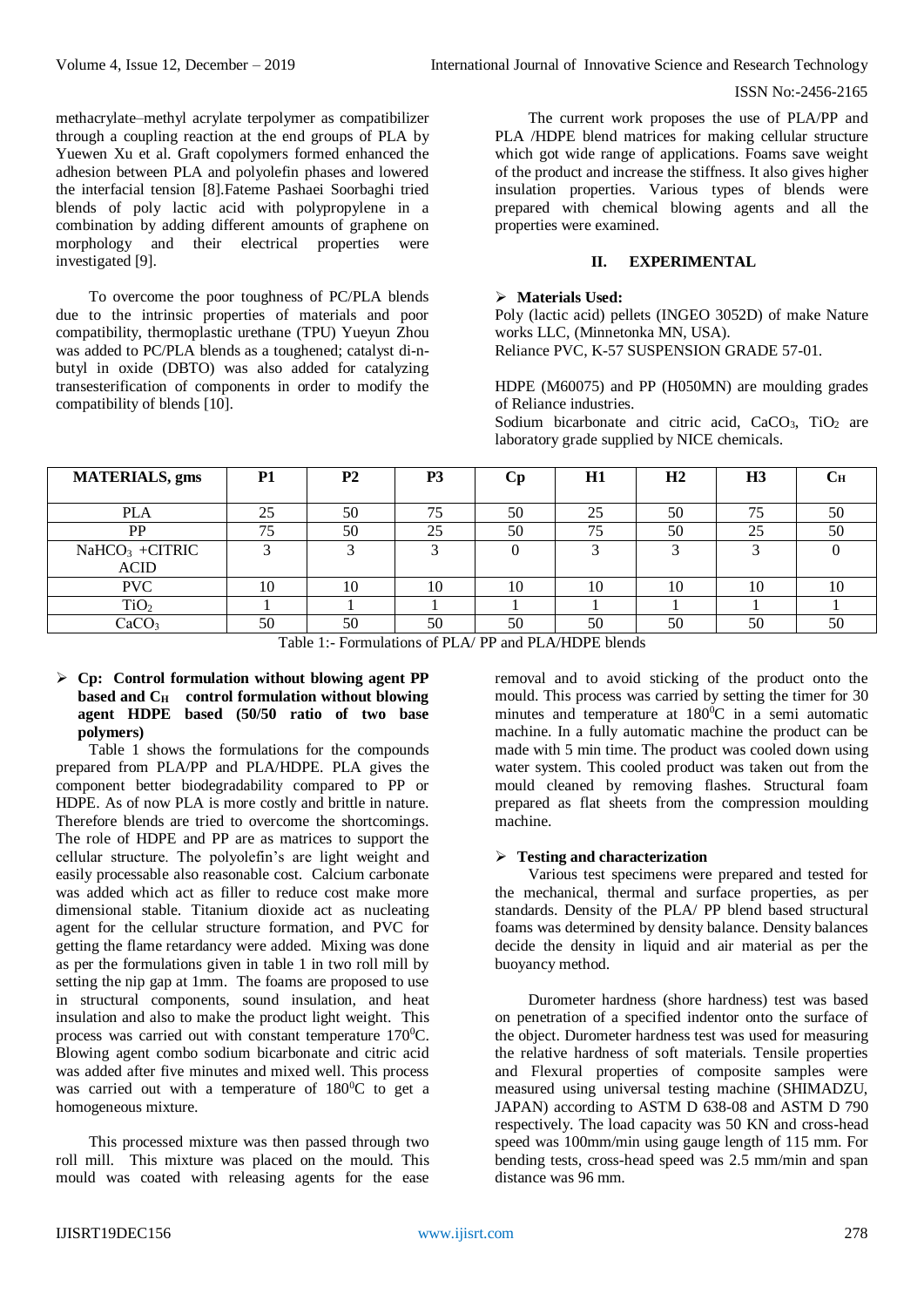Notched Izod impact strengths of the composites according to ASTM D 256-10 standard were measured using TMI 43-02 impact tester machine. The samples tested for this project were having a thickness of 3.2 mm. The opacities of the samples were measured with opacity tester (opacity tester, Elemech Pneumatic).  $4\times10$  cm<sup>2</sup> sheets were cut from the sample and opacity was tested according to ASTM D 1003.

Water absorption studies were performed according to ASTM D 570-98 standard. The opacity test samples for each formulation were dried in an oven for 1 hour at  $110 \pm 2$ °C. The dried samples were weighed to a precision of 0.001 g and then immersed in distilled water at room temperature for 24hr. The specimen were taken out after 24hr and weighed immediately after wiping out the surface water.

Acid and alkali resistance studies were performed according to ASTM D 570-98 standard.3cm length and 3cm width samples from each formulation were weighed to a precision of 0.001 g and then immersed in 0.1N hydrochloric acid at room temperature for 24 hours and weighed as before. 10cm length and 1.3cm width samples were taken from each formulation and draw a line mark at 7cm. Then the samples were ignited to that mark. The time taken for the ignition of the samples was measured using a stopwatch. The flame resistance of the samples can be predicted with the help of flame proceeding time.

Ageing resistance of the specimen were determined to know the effect of heat. 5cm x 5cm samples were taken from each formulation, weighed to a precision of 0.001 g and placed in an oven for 1 hour at  $110 \pm 2$  °C. Samples were taken from the oven and weighed after 1 hour, from weight difference % difference was calculated. The same samples were also tested for hardness difference before and after ageing.

Differential scanning calorimetry (DSC) (ASTM D3418, ASTM E1356, ISO 11357): DSC is a thermo analytical technique in which the difference in the amount of heat required to increase the temperature of a sample and reference are measured. The sample and reference were maintained at the same temperature throughout the experiment. Fourier transforms infrared spectrometry (ASTM E168, ASTM E 1252): FTIR was used as a reliable and cost-effective analytical tool for identification of polymers and assessment of the quality of plastics materials.

Optical microscopy: Image of the best sample was taken by using optical microscope of model BX51 made by Olympus having resolution 10, 20, 50,100 pixels. It used visible light and a system of lenses to magnify images of small objects. The main application was to study the morphology of the sample which can be used to obtain chemical and physical information about a polymer's structural features.

## **III. RESULTS AND DISCUSSION**

### *A. Physical Properties of the Structural Foam*

Table 2 shows density, hardness and opacity of structural foams based on PLA /PP and PLA/HDPE blends. Density decreases with increasing the amount of polypropylene from 25% to 75% as more blowing take place and the same is observed in HDPE based blends. Table 2 clearly shows the reduction in density due to the presence of blowing agent. The hardness of the sheets also decreases as the blowing agents are added. The effect is common in PP and HDPE blends. On addition of PP or HDPE to PLA can cause increases in hardness, while due to the presence of blowing agent there is a significant difference in density and hardness for the blends. Opacity values give evidence that foaming of structure happened due to the presence of blowing agent both in HDPE and PP blends.

| <b>SAMPLE</b>                          | DENSITY, | <b>HARDNESS (SHORE-D)</b> | <b>OPACITY</b> |
|----------------------------------------|----------|---------------------------|----------------|
|                                        |          |                           |                |
|                                        | gm/cc    |                           |                |
| Control PLA/PP (without blowing agent) | 1.3093   | 67                        | 3.88           |
| <b>PLA/PP 75/25</b>                    | 0.819    | 55.2                      | 1.53           |
| <b>PLA/PP 50/50</b>                    | 0.818    | 50.8                      | 1.12           |
| <b>PLA/PP 25/75</b>                    | 0.809    | 50.4                      | 1.03           |
| Control PLA/HDPE                       | 1.313    | 60                        | 3.28           |
| (without blowing agent)                |          |                           |                |
| PLA/HDPE 75/25                         | 0.82     | 56                        | 1.82           |
| PLA/HDPE 50/50                         | 0.819    | 51                        | 1.81           |
| PLA/HDPE 25/75                         | 0.80     | 50                        | 1.80           |

Table 2:- Physical Properties of the structural foam

## *B. Tensile Properties*

Tensile properties such as tensile strength, modulus and elongation are the most important properties of materials, which measures the ability of materials to withstand the force that tends to pull it apart and determines to what extend the material stretches before breaking.

Figures 1, 2 and 3 show the tensile strength, modulus and elongation at break for the structural foam samples. Control sample was made of the blend of polymers (50/50 ratio) without any blowing agent. It is found that tensile properties are increasing with increasing the concentration of polypropylene from 25% to 75%.Sample with 25/75 PLA/PP shows highest value while the sample with 75/25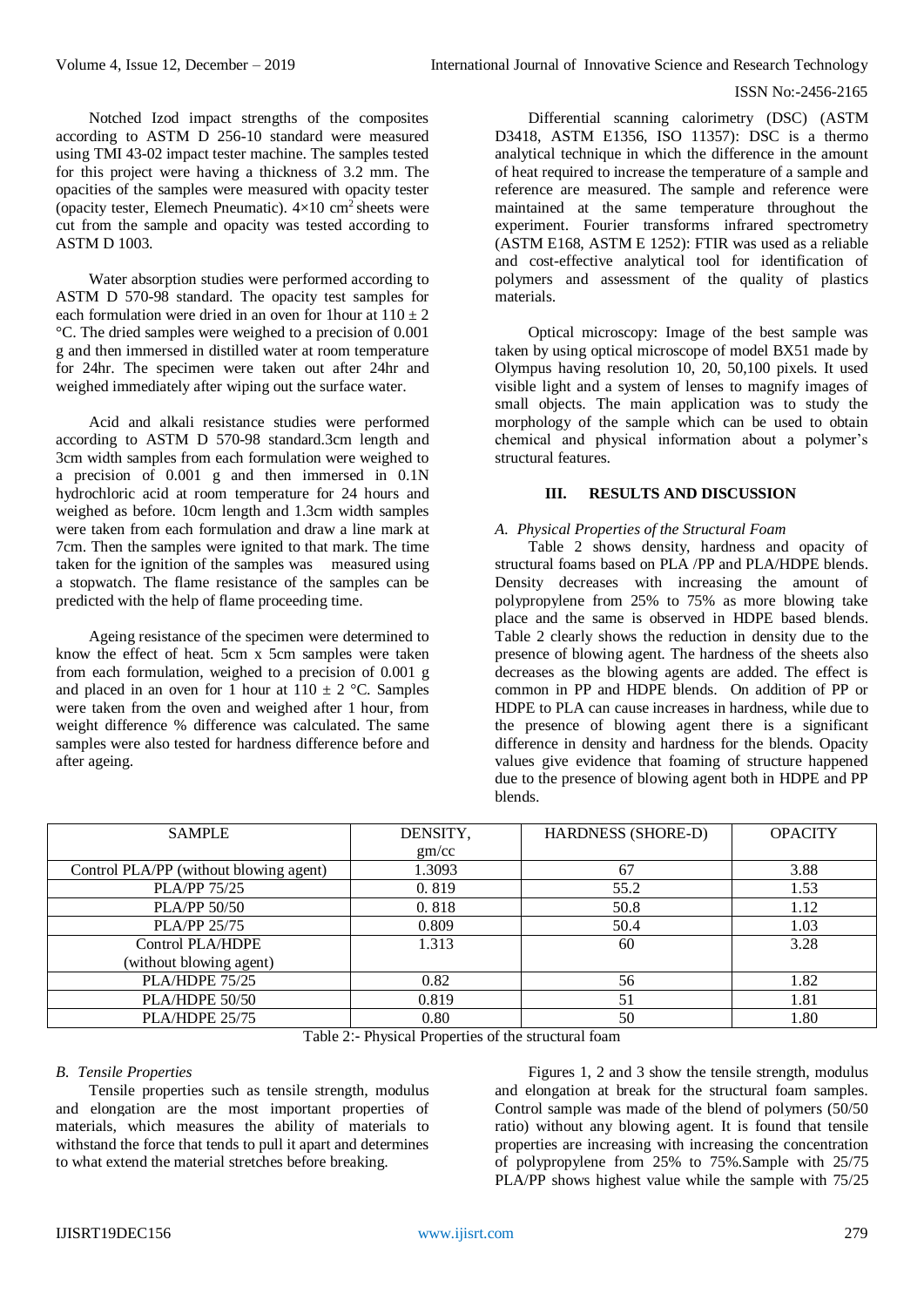PLA/PP show lowest value. Tensile modulus is related to stiffness of a material. Similar pattern observed for PLA/HDPE blends. Higher the modulus of elasticity, higher is the stiffness of material. Stiffness is the one of the important advantage of structural foams. The figure give an idea while foams are prepared tensile strength, modulus and

elongation decreases but as the amount of PP increases strength increases. Once matrices are converted to cellular structure the amount of polymer will be reduced and there will be incorporations of gases, this causes the reduction in tensile strength, modulus and elongation of the structural foams.



#### *C. Flexural Properties*

From the figures 4 and 5, it is clear that flexural properties such as flexural strength and modulus are increasing with increasing the concentration of polypropylene and HDPE from 25% to 75%. Sample with

25/75 PLA/PP and 25/75 PLA/HDPE show highest value whiles the sample with 75/25 PLA/ PP and 75/25 PLA/ HDPE show lowest value. Similar to tensile strength cellular structures are with air gaps and flexural strength and modulus reduces which give confirmation of foamed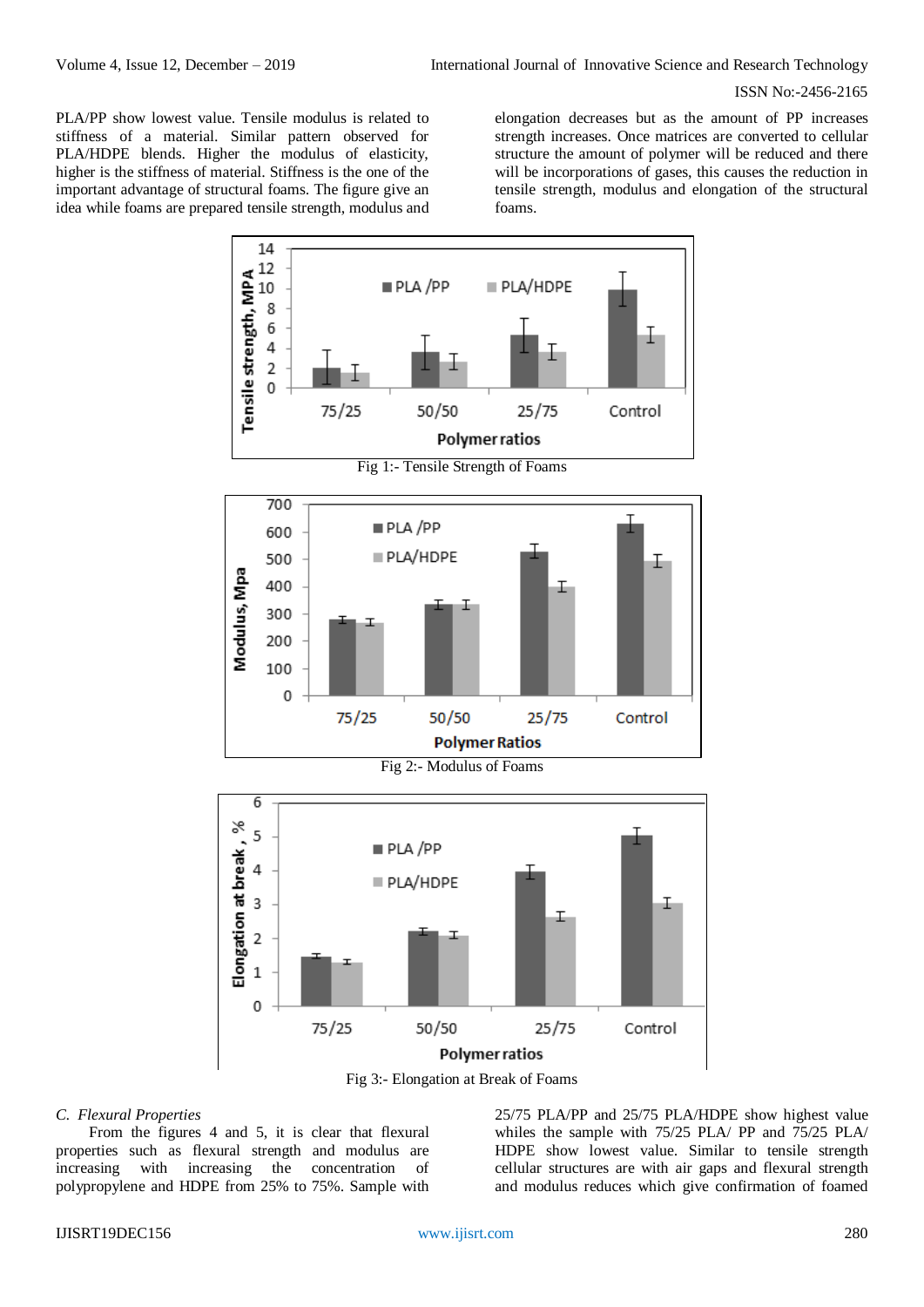structure. Flexural properties are useful for quality control or specification purposes and to classify or rank the material with respect to bending strength and stiffness. The advantage of flexural test on brittle specimen is that

fracture usually can be made to originate on a moulded surface. Flexural results are more reliable and less scatter than tensile results.



**Polymer ratios** 



#### *D. Impact Strength*

From the figure 6, it is observed that impact strength increasing with increasing the concentration of polypropylene from 25% to 75%. Compound with 25/75 PLA/PP show highest value while the sample with 75/25 PLA/PP show lowest value, the trend is similar for

HDPE. High value of impact strength is an advantage of foamed plastics. In case of impact strength the values are near to the control samples without foaming. PLA by nature have lower impact strength, as PP or HDPE is added toughness increased.



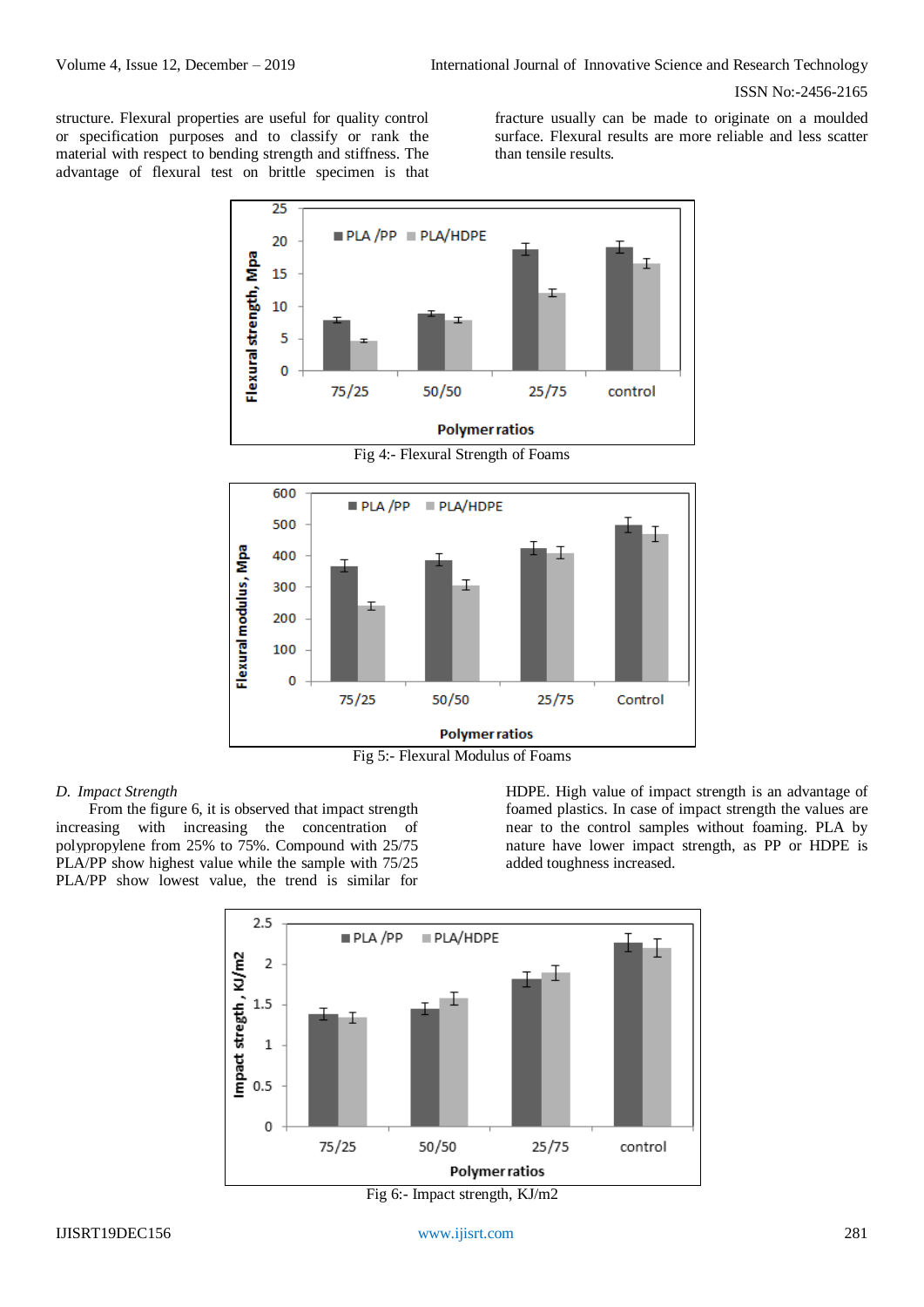#### *E. Water Absorption*

Figure 7 shows the water absorption in percentage decreases with increasing the concentration of polypropylene from 25% to 75%.Sample with 75/25 PLA/PP show highest value. When compared to control samples foam samples show higher rate of water absorption. That means the sample 75/25 PLA/PP show

high water resistance. PLA due to its polar nature shows higher water absorption and hydrophilic in nature. As the amount of PP or HDPE is added water absorption decreases drastically. Maximum water absorption is visible when PLA is foamed and the cellular structure can absorb more moisture. Due to the synergistic effect highest water absorption is obtained for 75/25 PLA/PP or PLA/HDPE.



Fig 7:- Water Absorption

## *F. Acid Resistance*

From the figure 8 there is a gradual decrease of weight loss in percentage in acid attack with increasing the concentration of polypropylene from 25% to 75%.Sample

with 25/75 PLA/PP and PLA/HDPE show lowest weight loss. That means that the sample show high acid resistance. When compared to control composite, foam samples show comparable acid resistance.



Fig 8:- Acid Resistance

## *G. Alkali Resistance*

From figure 9, it is observed that there is a gradual decrease of weight loss in percentage in alkali attack with increasing the concentration of polypropylene from 25% to

75%.Sample with 25/75 PLA/PP and PLA/HDPE show lowest weight loss. Similarity in HDPE based blends also. That means that the sample show comparable alkali resistance with control samples.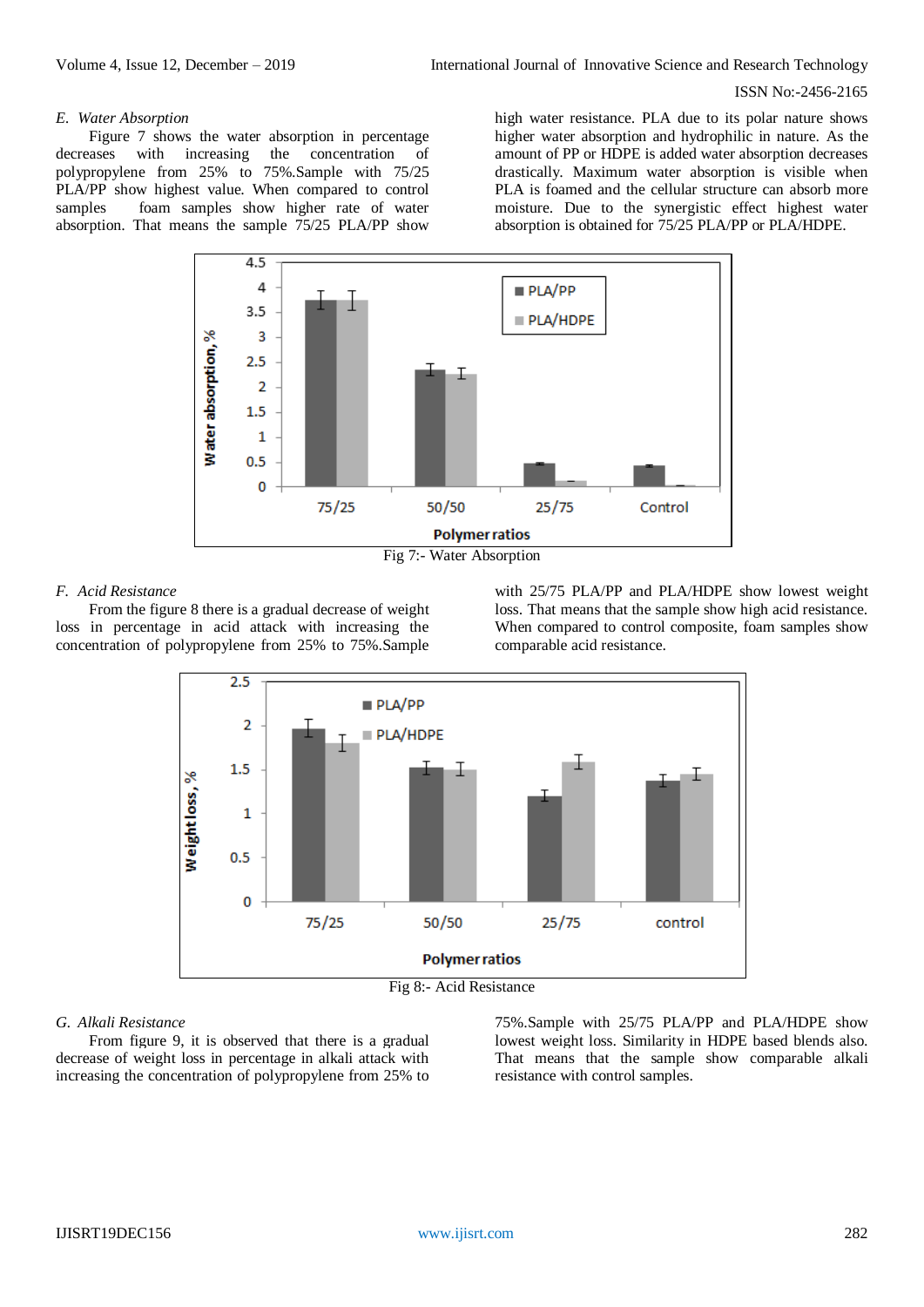



#### *H. Flame Resistance*

From figure 10 the flame resistance of the compounds is obtained, there is a gradual increase of time taken to burn the sample with increasing the concentration of polypropylene from 25% to 75%.Sample with 25/75PLA/PP and same in HDPE, take more time to burn.

This means that the samples show high flame retardant property. When compared to composite, foam samples show high flame resistance were in the processing, flame retardant such as PVC is added, product shows burning tendency.



Fig 10:- Flame Resistance

## *I. Heat Resistance*

Figure 11 shows gradual decrease of weight loss in percentage with increasing the concentration of polypropylene from 25% to 75%.Sample with

25/75PLA/PP as in HDPE show lowest weight loss. This means that the sample show high heat resistance. When compared to composite, foam samples show high heat resistance.



Fig 11:- Heat Resistance of the Sample by Weight Differences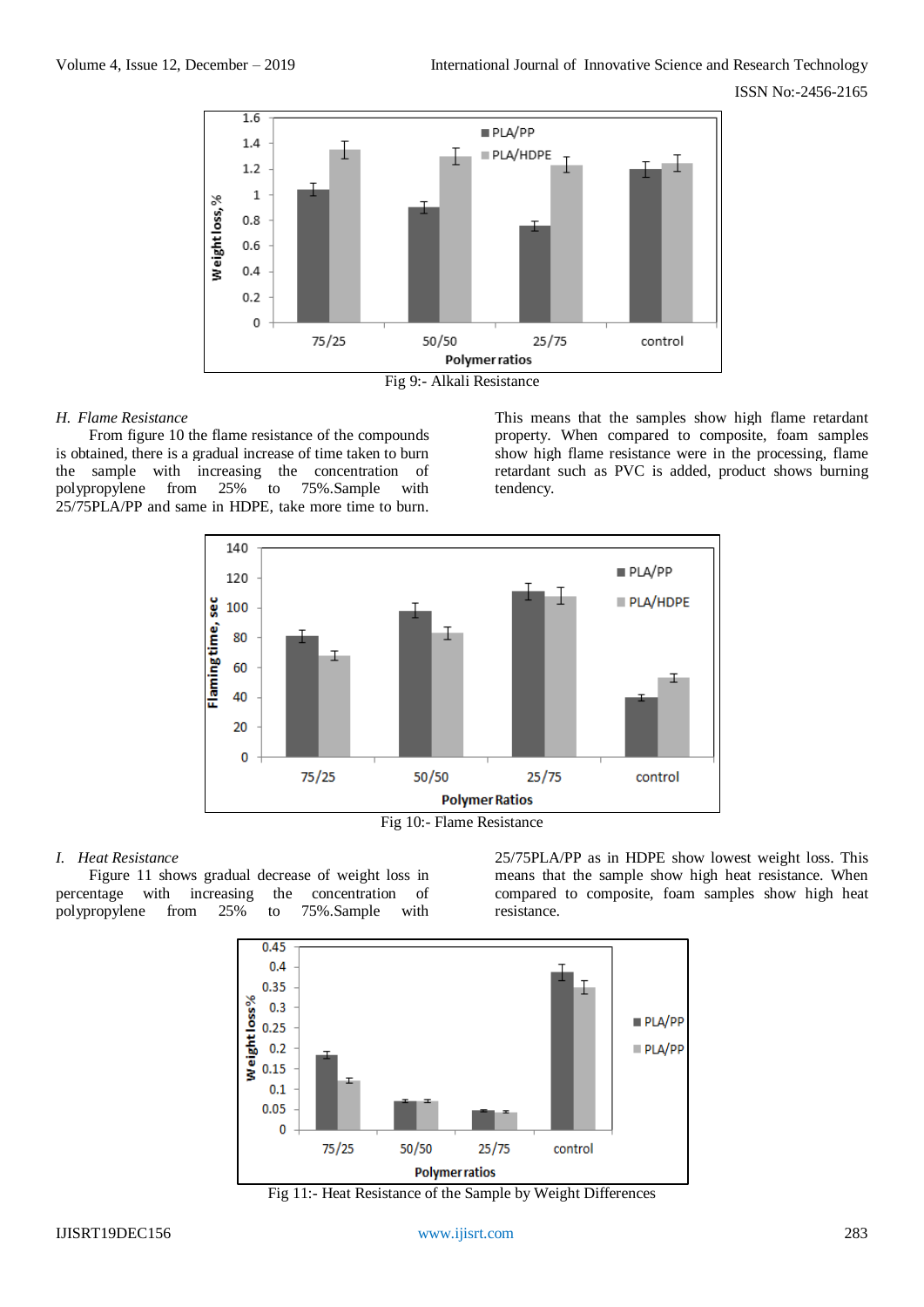As per figure 12 there is a gradual decrease of hardness loss with increasing the concentration of polypropylene from 25% to 75%.Sample with 25/75 PLA/PP show lowest hardness loss exactly same as HDPE

blends. This means that the sample show high heat resistance. When compared to composite, foam samples show high heat resistance.



#### *J. Differential Scanning Calorimetry(DSC)*

DSC of the best sample 25/75 PLA/PP and PLA /HDPE were done. Results are shown in the figure 13and figure 14 respectively.



Fig 13:- DSC Plot of PLA/PP: 75/25

Figure 13 it was found that, the melting point of the sample is  $150^{\circ}$ C. All other transitions are not significant. It is thus clear that by the addition of PLA and blowing agents melting point does not decreases. Similar is the case in

PLA/HDPE blends melting is observed at 140 $\degree$  C as per figure14, and it indicates that there is not much difference in melting point on foaming.



Fig 14:- DSC Plot of PLA/HDPE: 25/75 Melting Point at 140  $\rm{^0}$  C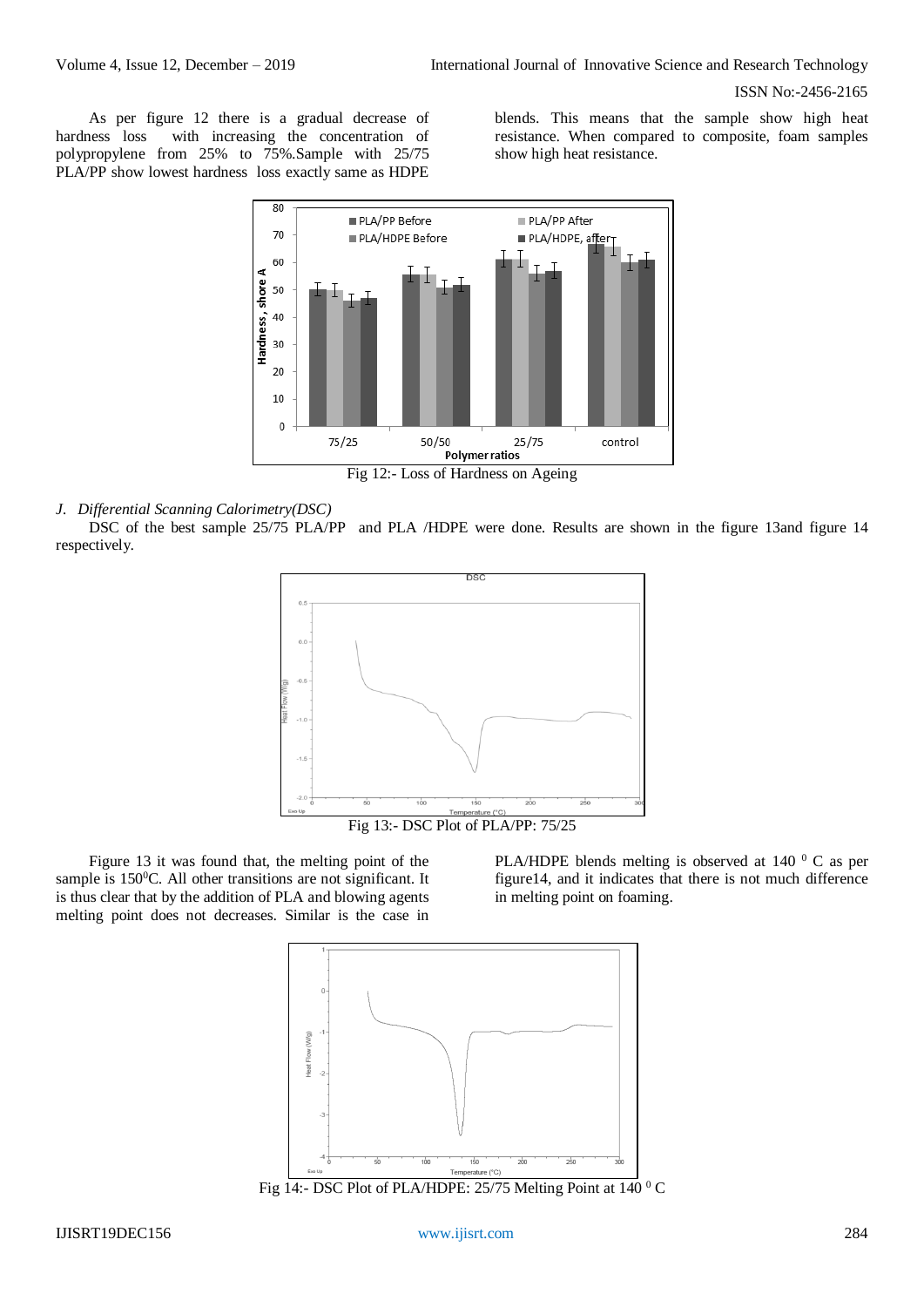*Fourier Transform Infrared Spectrometry (FTIR)*



Fig 15:- FTIR of the PLA/PP and PLA/HDPE Blends

From the figure 15 it can be found that, the transmittance bands corresponding to PP are at 2950-2838, 1455-1453, and 1376  $cm^{-1}$  referred to CH stretching, CH<sub>3</sub> bends, and C-H bending, respectively. The transmittance bands corresponding to PLA are at 1749, 1181, and 1080 cm-1 referred to C=O stretching, symmetric C-O-C stretching, and asymmetric CH3, respectively. A carbonyl band will be present at  $1700 \text{ cm}^{-1}$ . From the graph the

transmittance bands corresponding to HDPE are at 2950- 2838, 1455-1453, and 1376 cm<sup>-1</sup> referred to CH stretching, CH<sup>3</sup> bends, and C-H bending, respectively. A carbonyl band will be present at  $1700 \text{ cm}^{-1}$ . The transmittance bands corresponding to PLA are at 1749, 1181, and 1080 cm-1 referred to C=O stretching, symmetric COC stretching, and asymmetric CH3, respectively.

# *K. Optical Microscopy*

| PLA-PP :Control  | PLA/PP 75/25 structural<br>foam   | <b>PLA/PP 50/50</b><br>Structural foam | <b>PLA/PP</b> 25/75<br>Structural foam | Unmagnified image<br>PLA/PP Blend<br>foam   |
|------------------|-----------------------------------|----------------------------------------|----------------------------------------|---------------------------------------------|
|                  |                                   |                                        |                                        |                                             |
| PLA/HDPE:Control | PLA/HDPE 75/25 structural<br>foam | PLA/HDPE 50/50<br>Structural foam      | PLA/HDPE25/75<br>Structural foam       | Unmagnified image<br>PLA/HDPE Blend<br>foam |
|                  |                                   |                                        |                                        |                                             |

Table 3:- Optical Microscopy Images of All Specimens